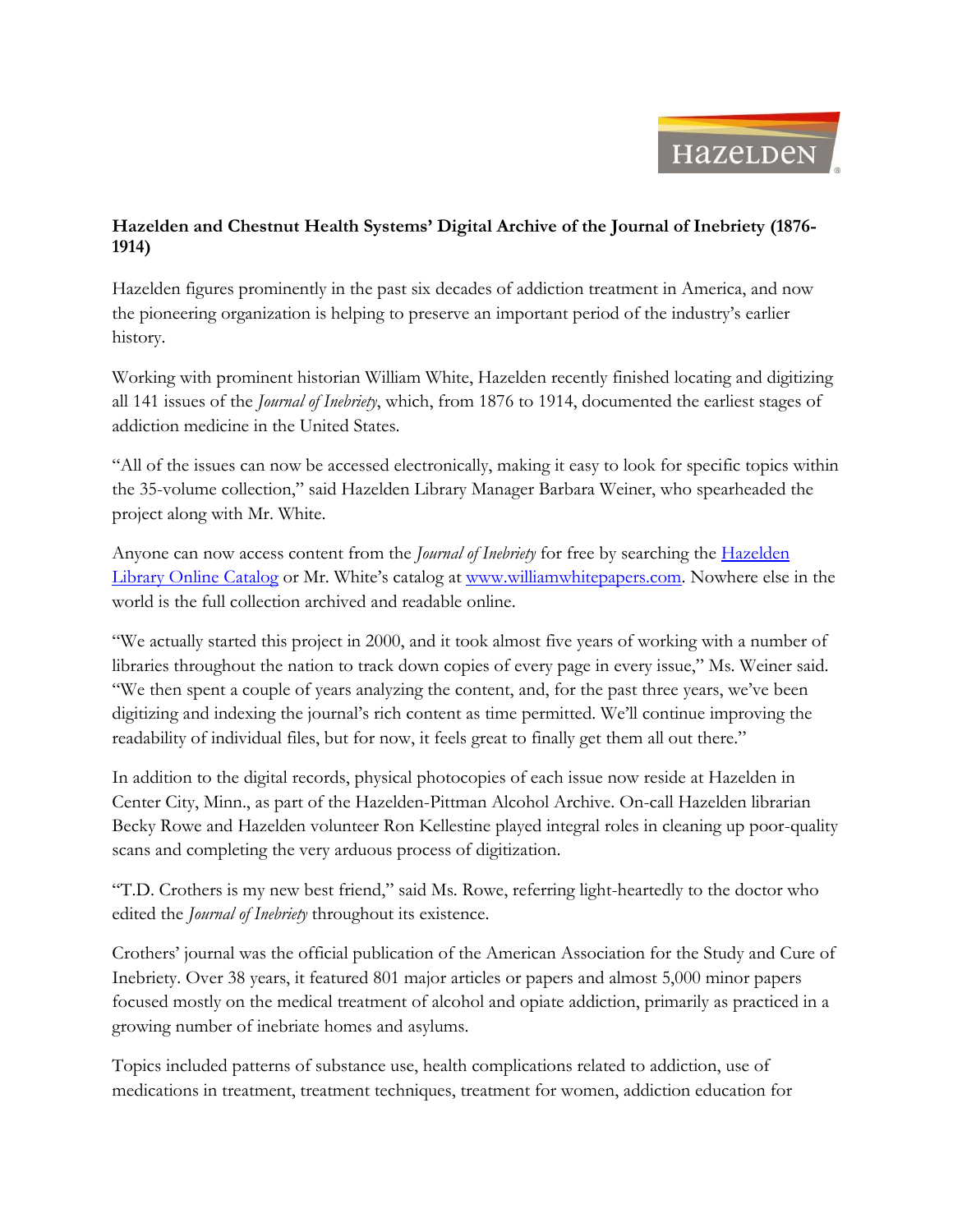doctors, and the need for institutional aftercare, among others. The journal assessed a wide variety of so-called miracle cures as well as therapies such as hypnosis, electronic stimulation and hot air baths. It ran advertisements for 78 different treatment institutions and notably banned ads by "Gold Cure Institutes."

"Twenty-first-century readers of the JI will be struck by such oddities as the recommendation for bee stings and syphilis as treatment for inebriety, but … will also be amazed at the parallels with contemporary interests and debates within the addiction field," Ms. Weiner and Mr. White wrote in a [2007 article published by the Society for the Study of Addiction.](http://core.ecu.edu/engl/fyw/writing/Journal%20of%20Inebriety%20Article.pdf)

In its focus on the science of addiction as a disease, the journal was met with strong criticism, opposition and condemnation from many religious leaders and others. Ultimately, its influence and publication faded just as the country's focus shifted from treatment to prohibition. Several decades passed before the field of addiction medicine was renewed.

"The *Journal of Inebriety*, as the nation's first scientific addiction journal, remains an important resource for us today, in terms of setting contemporary issues in historical context," said Mr. White, emeritus senior research consultant for Chestnut Health Systems. "I'm proud that we've been able to make it readily and comprehensively available to the public. It has been a real pleasure working with Barb and her team at Hazelden."

For students and researchers interested in using the *Journal of Inebriety* archive in pursuit of an academic study, scholarship funds are available via the [Hazelden-Heckman Endowment Fund,](http://www.hazelden.org/web/public/heckman_fellowship.page) Ms. Weiner added.

----

## **About Hazelden**

Hazelden, a national nonprofit organization founded in 1949, helps people reclaim their lives from the disease of addiction. Built on decades of knowledge and experience, Hazelden offers a comprehensive approach to addiction that addresses the full range of patient, family and professional needs, including substance abuse treatment and continuing care for youth and adults; research; higher education; public education and advocacy; and publishing. Learn more at [www.hazelden.org.](http://www.hazelden.org/)

## **About William White and Chestnut**

William (Bill) White is an emeritus senior research consultant at Chestnut Health Systems. He has a master's degree in addiction studies and has worked in the addictions field since 1969. He has authored or co-authored more than 350 articles and monographs and 15 books, including *Slaying the Dragon: The History of Addiction Treatment and Recovery in America*. A library of Bill's writings can be found at [www.williamwhitepapers.com.](http://www.williamwhitepapers.com/)

Since 1973, Chestnut Health Systems has been providing behavioral health care in Illinois. Chestnut has approximately 600 committed, compassionate employees providing care out of multiple chemical dependency and mental health treatment centers in Central and Southern Illinois. It has been continuously accredited by the Joint Commission on Accreditation of Healthcare Organizations (JCAHO) since 1975. Learn more at [www.chestnut.org.](http://www.chestnut.org/)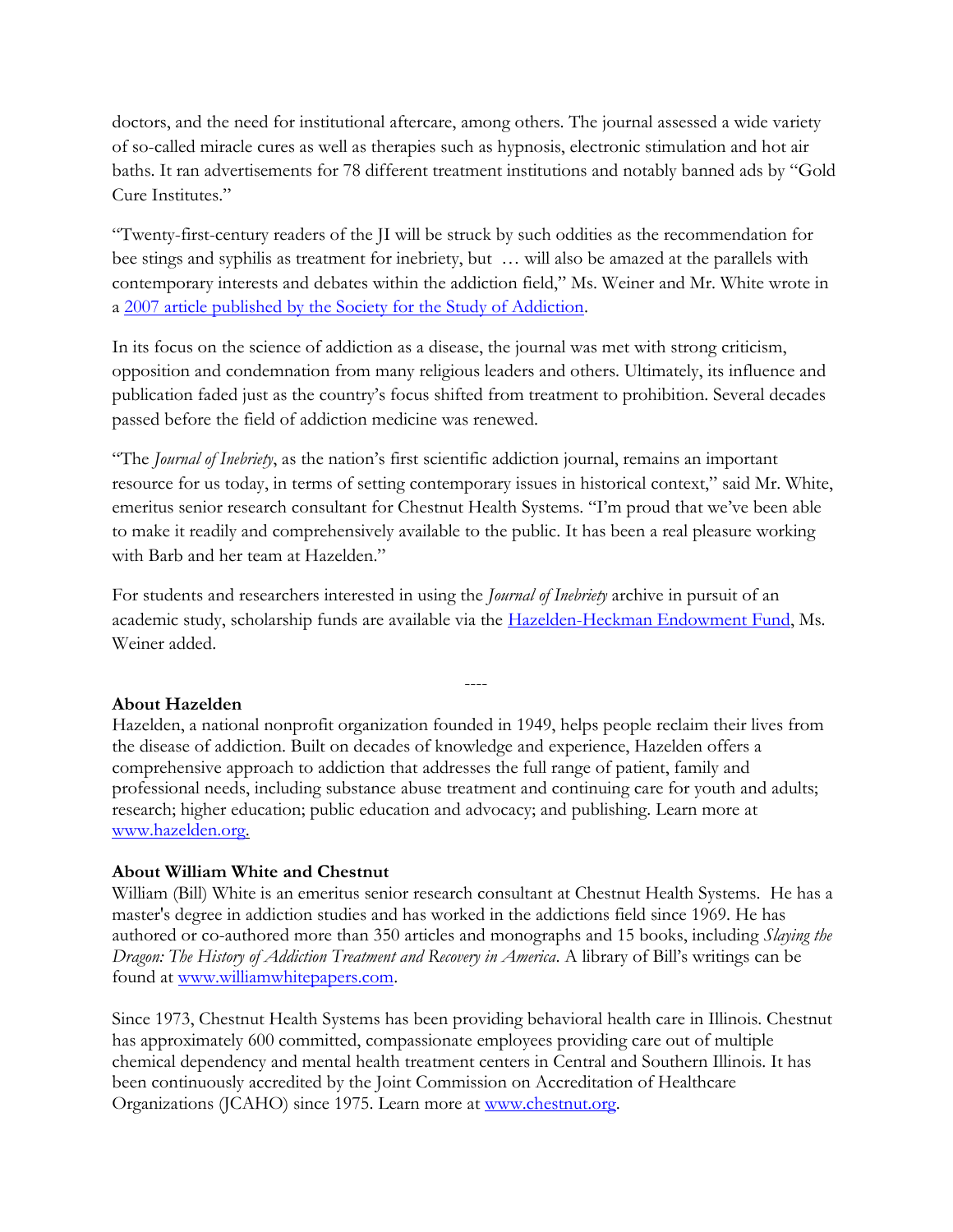

The *Journal of Inebriety* archive at Hazelden is available digitally via the [Hazelden Library Online](http://library.hazelden.org/InmagicGenie/opac.aspx)  [Catalog](http://library.hazelden.org/InmagicGenie/opac.aspx) or William White's catalog at [www.williamwhitepapers.com.](http://www.williamwhitepapers.com/)

Hazelden Library Manager Barbara Weiner showcases the *Journal of Inebriety* archive at Hazelden in Center City, Minn.